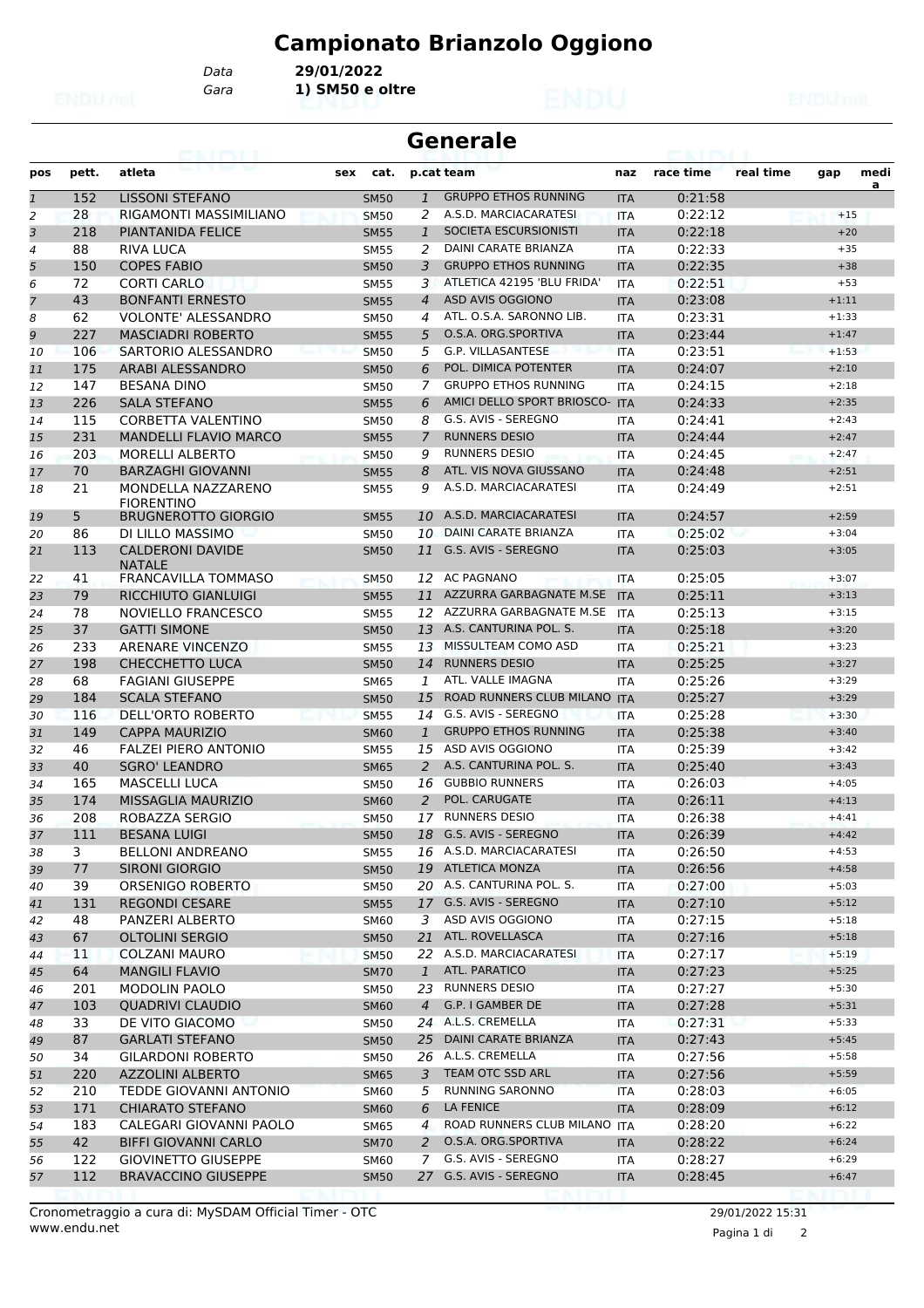#### **Generale**

| pos | pett.        | atleta                                         | cat.<br>sex |                | p.cat team                          | naz        | race time | real time | gap      | medi<br>a |
|-----|--------------|------------------------------------------------|-------------|----------------|-------------------------------------|------------|-----------|-----------|----------|-----------|
| 58  | 194          | <b>ALBORGHETTI PATRIZIO</b>                    | <b>SM55</b> | 18             | <b>RUNNERS BERGAMO</b>              | <b>ITA</b> | 0:28:46   |           | $+6:48$  |           |
| 59  | 4            | <b>BELLOTTI ALFREDO</b>                        | <b>SM50</b> | 28             | A.S.D. MARCIACARATESI<br><b>ITA</b> |            | 0:28:47   |           | $+6:49$  |           |
| 60  | 65           | ROTTOLI ERNESTO                                | <b>SM70</b> | 3              | ATL. PRESEZZO                       | <b>ITA</b> | 0:28:53   |           | $+6:56$  |           |
| 61  | 185          | <b>VALVASSORI MARCO</b><br><b>CESARE MARIA</b> | SM60        | 8              | ROAD RUNNERS CLUB MILANO            | <b>ITA</b> | 0:28:55   |           | $+6:57$  |           |
| 62  | 211          | <b>CIVILLINI GIOVANNI</b>                      | <b>SM70</b> | $\overline{4}$ | S.E.V. VALMADRERA                   | <b>ITA</b> | 0:29:05   |           | $+7:08$  |           |
| 63  | 182          | <b>MATTEUCCI ROBERTO</b>                       | <b>SM55</b> | 19             | POL. UNICREDIT                      | <b>ITA</b> | 0:29:18   |           | $+7:20$  |           |
| 64  | 202          | <b>MOLENA MAURIZIO</b>                         | <b>SM50</b> | 29             | <b>RUNNERS DESIO</b>                | <b>ITA</b> | 0:29:21   |           | $+7:23$  |           |
| 65  | 102          | ORRERA DAVIDE                                  | <b>SM55</b> | 20             | G.P. I GAMBER DE                    | <b>ITA</b> | 0:29:26   |           | $+7:28$  |           |
| 66  | 74           | <b>GIORDANO CARMINE</b>                        | <b>SM60</b> | 9              | ATLETICA 42195 'BLU FRIDA'          | <b>ITA</b> | 0:29:29   |           | $+7:31$  |           |
| 67  | 120          | <b>FUMAGALLI FILIPPO</b>                       | <b>SM55</b> | 21             | G.S. AVIS - SEREGNO                 | <b>ITA</b> | 0:29:42   |           | $+7:45$  |           |
| 68  | 95           | <b>BOLIS GIANBATTISTA</b>                      | <b>SM60</b> | 10             | <b>FRIMAS VITALBA FITNESS</b>       | <b>ITA</b> | 0:29:49   |           | $+7:51$  |           |
| 69  | 230          | <b>BIFFI GIANPAOLO</b>                         | <b>SM50</b> | 30             | ASD AVIS OGGIONO                    | <b>ITA</b> | 0:29:51   |           | $+7:53$  |           |
| 70  | 16           | LA SELVA ANTONIO                               | <b>SM70</b> | 5              | A.S.D. MARCIACARATESI               | <b>ITA</b> | 0:29:53   |           | $+7:55$  |           |
| 71  | 235          | <b>CUNIAL DAVIDE TOMMASO</b><br>R.             | <b>SM50</b> | 31             | <b>RUNNERS DESIO</b>                | <b>ITA</b> | 0:29:58   |           | $+8:00$  |           |
| 72  | 172          | <b>MELLERA FABRIZIO</b>                        | <b>SM60</b> | 11             | O.S.A. ORG.SPORTIVA                 | <b>ITA</b> | 0:30:06   |           | $+8:08$  |           |
| 73  | 69           | <b>MAZZOLENI PIETRO</b><br>ANGELO              | <b>SM60</b> | 12             | ATL. VALLE IMAGNA                   | <b>ITA</b> | 0:30:13   |           | $+8:15$  |           |
| 74  | 234          | <b>COATI WALTER</b>                            | <b>SM70</b> | 6              | ATL. VIGNATE                        | <b>ITA</b> | 0:30:25   |           | $+8:27$  |           |
| 75  | 100          | CASTAGNOLO ALFREDO                             | <b>SM60</b> | 13             | G.P. I GAMBER DE                    | ITA        | 0:30:27   |           | $+8:30$  |           |
| 76  | 236          | <b>CORTI CARLO</b>                             | <b>SM60</b> | 14             | <b>RUNNERS DESIO</b>                | <b>ITA</b> | 0:30:32   |           | $+8:34$  |           |
| 77  | 26           | REDAELLI GIANCARLO                             | <b>SM50</b> |                | 32 A.S.D. MARCIACARATESI            | <b>ITA</b> | 0:30:36   |           | $+8:38$  |           |
| 78  | 192          | <b>SCARUFFI PAOLO</b>                          | <b>SM60</b> | 15             | <b>RUN CARD</b>                     | <b>ITA</b> | 0:30:45   |           | $+8:48$  |           |
| 79  | 225          | <b>LOSA MAURIZIO</b>                           | <b>SM60</b> | 16             | <b>RUN CARD</b>                     | <b>ITA</b> | 0:30:50   |           | $+8:52$  |           |
| 80  | 123          | <b>GRASSI GIANLUCA</b><br><b>MASSIMO</b>       | <b>SM55</b> | 22             | G.S. AVIS - SEREGNO                 | <b>ITA</b> | 0:30:50   |           | $+8:52$  |           |
| 81  | 228          | ANZANI MAURIZIO                                | <b>SM65</b> | 5              | <b>ATLETICA INTESA</b>              | <b>ITA</b> | 0:30:54   |           | $+8:56$  |           |
| 82  | 191          | <b>MEREGALLI FRANCESCO</b>                     | <b>SM60</b> | 17             | <b>RUN CARD</b>                     | <b>ITA</b> | 0:30:59   |           | $+9:02$  |           |
| 83  | 14           | <b>GENNARO SELVAGGIO</b><br><b>SAVERIO</b>     | <b>SM55</b> | 23             | A.S.D. MARCIACARATESI               | ITA        | 0:31:19   |           | $+9:22$  |           |
| 84  | 98           | <b>BONFANTI STEFANO</b>                        | <b>SM50</b> | 33             | G.P. I GAMBER DE                    | <b>ITA</b> | 0:31:26   |           | $+9:28$  |           |
| 85  | 82           | CATTANEO CARLO                                 | <b>SM65</b> | 6              | C.T.L. 3 ATLETICA                   | <b>ITA</b> | 0:31:42   |           | $+9:44$  |           |
| 86  | $\mathbf{2}$ | <b>BONINI CARLO</b>                            | <b>SM50</b> |                | 34 A.S.D. MARCIACARATESI            | <b>ITA</b> | 0:31:54   |           | $+9:56$  |           |
| 87  | 17           | <b>MAGLIFIORE ENRICO</b>                       | <b>SM60</b> |                | 18 A.S.D. MARCIACARATESI            | <b>ITA</b> | 0:31:55   |           | $+9:57$  |           |
| 88  | 118          | <b>FRANCESCHI FLAVIO</b>                       | <b>SM50</b> |                | 35 G.S. AVIS - SEREGNO              | <b>ITA</b> | 0:31:56   |           | $+9:58$  |           |
| 89  | 25           | POZZI PAOLO GIULIO                             | <b>SM55</b> |                | 24 A.S.D. MARCIACARATESI            | ITA        | 0:32:00   |           | $+10:02$ |           |
| 90  | 127          | <b>MUSCI SERGIO</b>                            | <b>SM70</b> | $\overline{7}$ | G.S. AVIS - SEREGNO                 | <b>ITA</b> | 0:32:23   |           | $+10:25$ |           |
| 91  | 142          | <b>PASTORE LUIGI</b>                           | <b>SM60</b> | 19             | G.S. SAN DAMIANESE                  | <b>ITA</b> | 0:32:26   |           | $+10:28$ |           |
| 92  | 134          | <b>SANSONNE ROBERTO</b>                        | <b>SM55</b> | 25             | G.S. AVIS - SEREGNO                 | <b>ITA</b> | 0:32:57   |           | $+11:00$ |           |
| 93  | 200          | DODERO MAURIZIO                                | <b>SM55</b> |                | 26 RUNNERS DESIO                    | <b>ITA</b> | 0:33:05   |           | $+11:08$ |           |
| 94  | 196          | PANZERI DANIELE                                | <b>SM70</b> | 8              | <b>RUNNERS BERGAMO</b>              | <b>ITA</b> | 0:33:06   |           | $+11:08$ |           |
| 95  | 12           | D'AURIA NICOLINO                               | <b>SM60</b> |                | 20 A.S.D. MARCIACARATESI            | ITA        | 0:33:45   |           | $+11:47$ |           |
| 96  | 195          | LONGHI FLORIANO                                | <b>SM65</b> | $\overline{7}$ | <b>RUNNERS BERGAMO</b>              | <b>ITA</b> | 0:34:43   |           | $+12:45$ |           |
| 97  | 44           | <b>BONINSEGNI MARCO</b><br><b>CESARE</b>       | <b>SM60</b> | 21             | ASD AVIS OGGIONO                    | ITA        | 0:35:03   |           | $+13:05$ |           |
| 98  | 204          | PATANE' SALVATORE                              | <b>SM70</b> | 9              | <b>RUNNERS DESIO</b>                | <b>ITA</b> | 0:38:52   |           | $+16:55$ |           |
| 99  | 117          | <b>FACCINI FRANCESCO</b>                       | <b>SM65</b> | 8              | G.S. AVIS - SEREGNO                 | ITA        | 0:39:32   |           | $+17:35$ |           |
| 100 | 197          | <b>BERGAMIN MAURIZIO</b>                       | <b>SM65</b> | 9              | <b>RUNNERS DESIO</b>                | <b>ITA</b> | 0:43:06   |           | $+21:09$ |           |

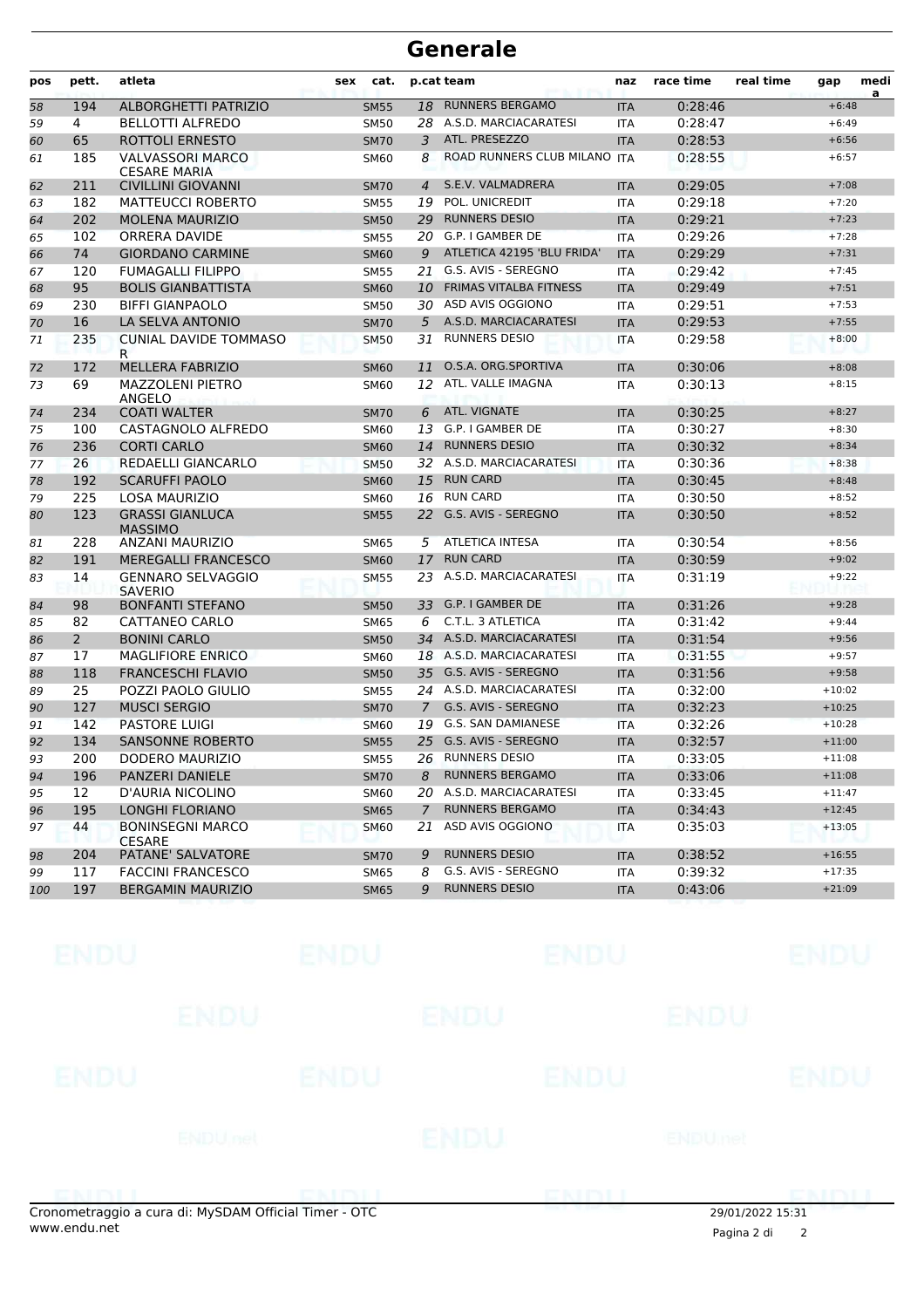# **Campionato Brianzolo Oggiono**

*Gara* **2) JM-JF-PF-SF-SF35 e oltre** *Data* **29/01/2022**

#### **Generale**

| pos            | pett.          | atleta                      | cat.<br>sex |                  | p.cat team                      | naz        | race time | real time | gap      | medi<br>a |
|----------------|----------------|-----------------------------|-------------|------------------|---------------------------------|------------|-----------|-----------|----------|-----------|
| $\mathbf{1}$   | 53             | <b>CORTI DANIELE</b>        | <b>JM</b>   | $\mathbf{1}$     | ATL. 87 - OGGIONO               | <b>ITA</b> | 0:10:35   |           |          |           |
| $\overline{c}$ | 145            | <b>BILORA MARTINA</b>       | <b>SF</b>   | 1                | <b>GR. ESCURS. FALCHI</b>       | <b>ITA</b> | 0:11:10   |           | $+36$    |           |
| 3              | 181            | <b>RIPAMONTI MARTINA</b>    | <b>SF</b>   | 2                | POL. TEAM BRIANZA LISSONE       | <b>ITA</b> | 0:11:46   |           | $+1:11$  |           |
| $\overline{4}$ | 93             | <b>OPRANDI SARA</b>         | <b>SF</b>   | 3                | FO' DI PE                       | <b>ITA</b> | 0:12:10   |           | $+1:35$  |           |
| 5              | 101            | <b>CORSINI BARBARA</b>      | <b>SF50</b> | $\mathbf{1}$     | G.P. I GAMBER DE                | <b>ITA</b> | 0:12:11   |           | $+1:36$  |           |
| 6              | 213            | <b>GILARDI SILVIA</b>       | <b>SF40</b> | $\mathbf{1}$     | S.E.V. VALMADRERA               | <b>ITA</b> | 0:12:19   |           | $+1:44$  |           |
| 7              | 215            | <b>BAZZANA SILVIA</b>       | <b>SF40</b> | $\overline{2}$   | <b>S.G EISACKTAL RAIFFEISEN</b> | <b>ITA</b> | 0:12:29   |           | $+1:54$  |           |
| 8              | 58             | <b>GALIMBERTI VALERIA</b>   | <b>SF40</b> | 3                | ATL. CESANO MADERNO             | <b>ITA</b> | 0:12:31   |           | $+1:56$  |           |
| 9              | 99             | <b>CAGLIANI MONICA</b>      | <b>SF40</b> | $\overline{4}$   | G.P. I GAMBER DE                | <b>ITA</b> | 0:12:34   |           | $+1:59$  |           |
| 10             | 189            | DI FAZIO VALENTINA          | <b>SF35</b> | 1                | <b>RUN CARD</b>                 | SUI        | 0:12:39   |           | $+2:04$  |           |
| 11             | 73             | <b>CORTI NADIA</b>          | <b>PF</b>   | $\mathbf{1}$     | ATLETICA 42195 'BLU FRIDA'      | <b>ITA</b> | 0:12:45   |           | $+2:11$  |           |
| 12             | 176            | <b>BAVIELLO ORIANA</b>      | <b>SF40</b> | 5                | POL. TEAM BRIANZA LISSONE       | <b>ITA</b> | 0:12:49   |           | $+2:14$  |           |
| 13             | 170            | CASTELNUOVO EMANUELA        | <b>SF50</b> | $\overline{2}$   | <b>ITALIA</b>                   | <b>ITA</b> | 0:12:49   |           | $+2:14$  |           |
| 14             | 212            | <b>GILARDI DANIELA</b>      | <b>SF55</b> | $\mathbf{1}$     | S.E.V. VALMADRERA               | <b>ITA</b> | 0:12:49   |           | $+2:15$  |           |
| 15             | 148            | <b>BUSNELLI DANIELA</b>     | <b>SF45</b> | $\mathbf{1}$     | <b>GRUPPO ETHOS RUNNING</b>     | <b>ITA</b> | 0:12:54   |           | $+2:19$  |           |
| 16             | 30             | <b>COLOMBO VALERIA</b>      | <b>SF35</b> | $\overline{2}$   |                                 | <b>ITA</b> | 0:12:59   |           | $+2:24$  |           |
| 17             | 63             | <b>CAVALLI GIOVANNA</b>     | <b>SF60</b> | $\mathbf{1}$     | ATL. PARATICO                   | <b>ITA</b> | 0:13:07   |           | $+2:32$  |           |
| 18             | 97             | POZZI LIA MARIA             | <b>SF35</b> | 3                | G.A.P. SARONNO                  | <b>ITA</b> | 0:13:21   |           | $+2:46$  |           |
| 19             | 20             | <b>MAZZUCCHELLI ARIANNA</b> | <b>SF45</b> | 2                | A.S.D. MARCIACARATESI           | <b>ITA</b> | 0:13:32   |           | $+2:57$  |           |
| 20             | 180            | <b>MONTRASIO ELISA</b>      | <b>SF45</b> | 3                | POL. TEAM BRIANZA LISSONE       | <b>ITA</b> | 0:13:34   |           | $+2:59$  |           |
| 21             | 229            | <b>TURRINI SONIA</b>        | <b>SF45</b> | $\overline{4}$   | G.S. AVIS - SEREGNO             | <b>ITA</b> | 0:13:44   |           | $+3:09$  |           |
| 22             | 138            | <b>TOPPI ELENA</b>          | <b>SF45</b> | 5                | G.S. AVIS - SEREGNO             | <b>ITA</b> | 0:13:52   |           | $+3:18$  |           |
| 23             | 76             | PALLERIA MARIA ANGELA       | <b>SF50</b> | 3                | ATLETICA 42195 'BLU FRIDA'      | <b>ITA</b> | 0:14:06   |           | $+3:31$  |           |
| 24             | 136            | <b>TAGLIABUE SARA</b>       | <b>SF</b>   | $\boldsymbol{4}$ | G.S. AVIS - SEREGNO             | <b>ITA</b> | 0:14:15   |           | $+3:40$  |           |
| 25             | 66             | <b>FABBRI MARILENA</b>      | <b>SF55</b> | 2                | ATL. ROVELLASCA                 | <b>ITA</b> | 0:14:33   |           | $+3:58$  |           |
| 26             | 27             | <b>RIGAMONTI MARTA</b>      | <b>SF</b>   | 5                | A.S.D. MARCIACARATESI           | <b>ITA</b> | 0:14:35   |           | $+4:00$  |           |
| 27             | 105            | <b>PAGANI MASCIA</b>        | <b>SF40</b> | 6                | <b>G.P. MARCIATORI COGLIATE</b> | <b>ITA</b> | 0:14:38   |           | $+4:03$  |           |
| 28             | 23             | PORTA ELENA                 | <b>SF55</b> | 3                | A.S.D. MARCIACARATESI           | <b>ITA</b> | 0:14:44   |           | $+4:09$  |           |
| 29             | 221            | <b>RUSCONI MARIA TERESA</b> | <b>SF55</b> | $\overline{4}$   | <b>TEAM PASTURO ASD</b>         | <b>ITA</b> | 0:15:21   |           | $+4:46$  |           |
| 30             | 129            | POZZI MARINA                | <b>SF45</b> | 6                | G.S. AVIS - SEREGNO             | <b>ITA</b> | 0:15:36   |           | $+5:01$  |           |
| 31             | 75             | <b>NEGRI CINZIA</b>         | <b>SF60</b> | 2                | ATLETICA 42195 'BLU FRIDA'      | <b>ITA</b> | 0:15:38   |           | $+5:03$  |           |
| 32             | 239            | <b>SGOBBI MARGHERITA</b>    | <b>SF50</b> | 4                | O.S.A. ORG.SPORTIVA             | <b>ITA</b> | 0:16:13   |           | $+5:38$  |           |
| 33             | 223            | D'AURIA ALFONSINA           | JF.         | $\mathbf{1}$     | <b>U.S. MILANESE</b>            | <b>ITA</b> | 0:16:55   |           | $+6:20$  |           |
| 34             | $\overline{7}$ | <b>CAGLIO MANUELA</b>       | <b>SF40</b> | $\overline{7}$   | A.S.D. MARCIACARATESI           | <b>ITA</b> | 0:16:57   |           | $+6:22$  |           |
| 35             | 137            | <b>TINTORI IRENE</b>        | <b>SF60</b> | 3                | G.S. AVIS - SEREGNO             | <b>ITA</b> | 0:17:18   |           | $+6:43$  |           |
| 36             | 205            | PELLEGATTA LAURA            | <b>SF55</b> | 5                | <b>RUNNERS DESIO</b>            | <b>ITA</b> | 0:17:53   |           | $+7:18$  |           |
| 37             | 57             | <b>CENEDELLA MARILENA</b>   | <b>SF60</b> | $\overline{4}$   | ATL. AMBROSIANA                 | <b>ITA</b> | 0:18:17   |           | $+7:42$  |           |
| 38             | 133            | SABELLA AGNESE LUCIA        | <b>SF55</b> | 6                | G.S. AVIS - SEREGNO             | <b>ITA</b> | 0:22:38   |           | $+12:03$ |           |

|             | ENDU                                                |             | <b>ENDUnet</b> |             | <b>ENDU</b>      |             |
|-------------|-----------------------------------------------------|-------------|----------------|-------------|------------------|-------------|
| <b>ENDU</b> |                                                     | <b>ENDU</b> |                | <b>ENDU</b> |                  | <b>ENDU</b> |
|             | <b>ENDU</b>                                         |             | ENDU           |             | ENDU             |             |
| <b>ENDU</b> |                                                     | <b>ENDU</b> |                | <b>ENDU</b> |                  | <b>ENDU</b> |
|             | <b>ENDU</b> nel                                     |             | ENDU           |             | ENDUmet          |             |
|             | onometraggio a cura di: MySDAM Official Timer - OTC |             |                | GNINI       | 29/01/2022 15:31 |             |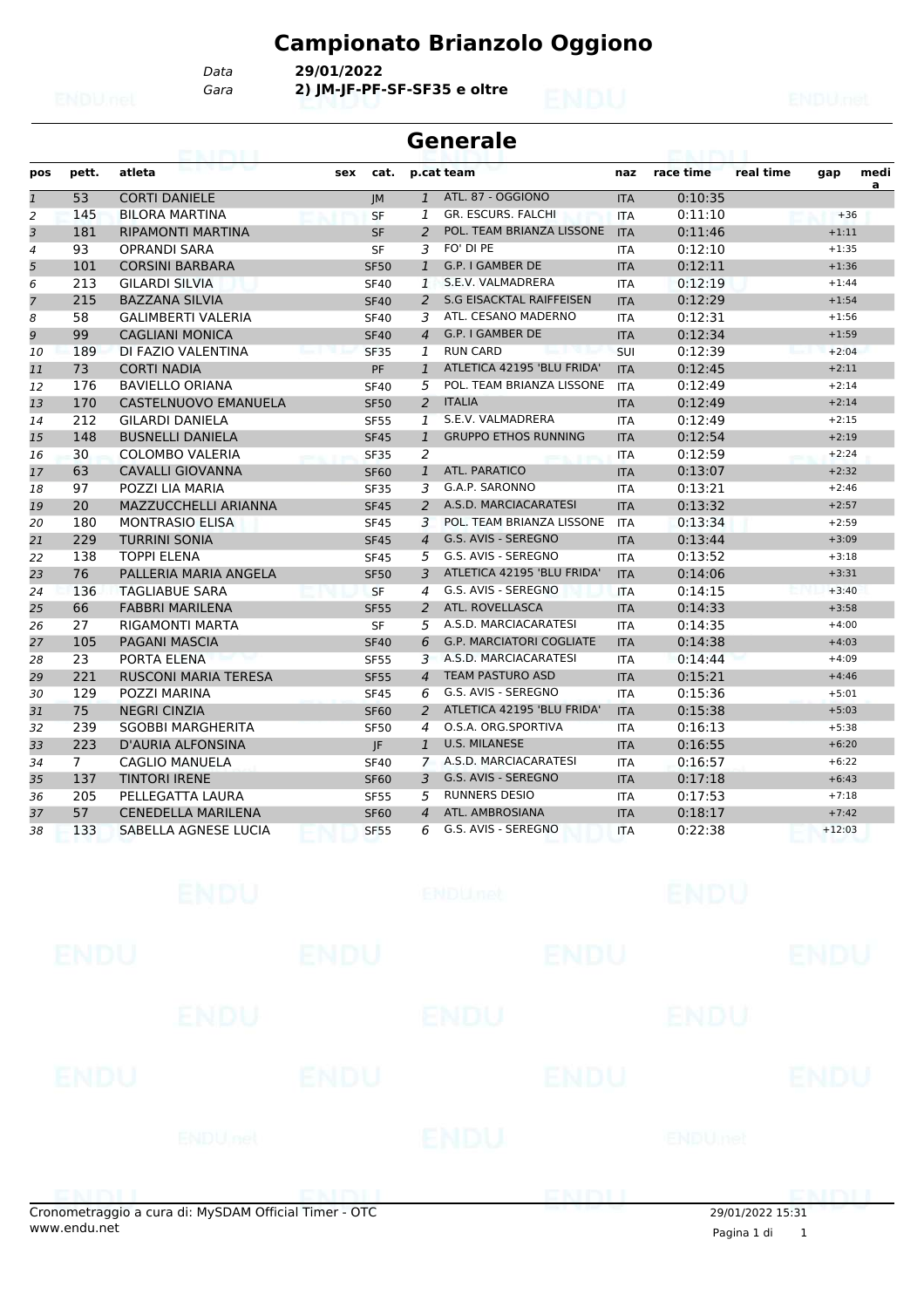### **Campionato Brianzolo Oggiono**

*Gara* **3) SM40 - SM45 - PM-SM-SM35** *Data* **29/01/2022**

|                | <b>Generale</b> |                                      |             |                |                                  |            |           |           |         |           |
|----------------|-----------------|--------------------------------------|-------------|----------------|----------------------------------|------------|-----------|-----------|---------|-----------|
| pos            | pett.           | atleta                               | cat.<br>sex |                | p.cat team                       | naz        | race time | real time | gap     | medi<br>a |
| $\mathbf{1}$   | 84              | <b>BONA FRANCESCO</b>                | <b>SM35</b> | $\mathbf{1}$   | <b>CAIVANO RUNNERS</b>           | <b>ITA</b> | 0:19:17   |           |         |           |
| $\overline{2}$ | 144             | RIVA ALESSANDRO                      | <b>SM</b>   | 1              | G.S.A. COMETA                    | <b>ITA</b> | 0:19:50   |           | $+33$   |           |
| 3              | 85              | <b>VANINI LEONARDO</b>               | <b>SM</b>   | 2              | <b>CUS INSUBRIA VARESE COMO</b>  | <b>ITA</b> | 0:19:57   |           | $+40$   |           |
| $\overline{4}$ | 217             | <b>MAGGI DAVIDE</b>                  | <b>SM35</b> | 2              | SOCIETA ESCURSIONISTI            | <b>ITA</b> | 0:20:25   |           | $+1:09$ |           |
| 5              | 52              | <b>CANALI MATTIA</b>                 | <b>PM</b>   | $\mathbf{1}$   | ATL. 87 - OGGIONO                | <b>ITA</b> | 0:20:53   |           | $+1:36$ |           |
| 6              | 177             | <b>CEDDIA SIMONE</b>                 | <b>SM</b>   | 3              | POL. TEAM BRIANZA LISSONE        | <b>ITA</b> | 0:20:59   |           | $+1:42$ |           |
| $\overline{7}$ | 50              | <b>CASSANI ENEA</b>                  | <b>SM</b>   | $\overline{4}$ | ASD TAPASCIONE RUNNING           | <b>ITA</b> | 0:21:05   |           | $+1:48$ |           |
| 8              | 31              | <b>MAZZEI GIOVANNI</b>               | <b>SM35</b> | 3              | 3 LIFE                           | <b>ITA</b> | 0:21:13   |           | $+1:56$ |           |
| 9              | 162             | <b>VILLAROSA MATTEO</b>              | <b>SM40</b> | $\mathbf{1}$   | <b>GRUPPO ETHOS RUNNING</b>      | <b>ITA</b> | 0:21:20   |           | $+2:03$ |           |
| 10             | 158             | <b>RIGAMONTI MARCO</b>               | <b>SM</b>   | 5              | <b>GRUPPO ETHOS RUNNING</b>      | <b>ITA</b> | 0:21:23   |           | $+2:06$ |           |
| 11             | 187             | <b>COLOMBO MIRCO</b>                 | <b>SM</b>   | 6              | <b>RUN CARD</b>                  | <b>ITA</b> | 0:21:30   |           | $+2:13$ |           |
| 12             | 126             | <b>MOLTENI LORENZO</b>               | <b>SM</b>   | 7              | G.S. AVIS - SEREGNO              | <b>ITA</b> | 0:21:34   |           | $+2:17$ |           |
| 13             | 193             | <b>ZUMBINO ALESSANDRO</b>            | <b>SM45</b> | $\mathbf{1}$   | <b>RUN CARD</b>                  | <b>ITA</b> | 0:21:34   |           | $+2:17$ |           |
| 14             | 89              | <b>VISMARA MATTEO</b>                | <b>SM40</b> | 2              | EUROATLETICA 2002                | <b>ITA</b> | 0:21:37   |           | $+2:20$ |           |
| 15             | 190             | <b>GATTAVECCHIA CARLO</b>            | <b>SM40</b> | 3              | <b>RUN CARD</b>                  | <b>ITA</b> | 0:21:41   |           | $+2:24$ |           |
| 16             | 160             | <b>TURATI PAOLO</b>                  | <b>SM35</b> | 4              | <b>GRUPPO ETHOS RUNNING</b>      | <b>ITA</b> | 0:21:44   |           | $+2:27$ |           |
| 17             | 15              | <b>GIUDICI DAVIDE</b>                | <b>SM40</b> | $\overline{4}$ | A.S.D. MARCIACARATESI            | <b>ITA</b> | 0:21:45   |           | $+2:28$ |           |
| 18             | 159             | <b>RIVA CESARE</b>                   | SM40        | 5              | <b>GRUPPO ETHOS RUNNING</b>      | <b>ITA</b> | 0:21:46   |           | $+2:29$ |           |
| 19             | 91              | <b>PASSONI LORENZO</b>               | <b>SM</b>   | 8              | <b>FALCHI-LECCO</b>              | <b>ITA</b> | 0:21:54   |           | $+2:37$ |           |
|                | 207             | RADAELLI DAVIDE                      |             | 5              | <b>RUNNERS DESIO</b>             |            | 0:21:57   |           | $+2:40$ |           |
| 20             |                 |                                      | <b>SM35</b> |                |                                  | <b>ITA</b> |           |           |         |           |
| 21             | 143             | CASTELNUOVO MARCO                    | <b>SM45</b> | 2              | G.S.A. COMETA                    | <b>ITA</b> | 0:21:58   |           | $+2:41$ |           |
| 22             | 163             | <b>MUTTI EMANUELE</b>                | <b>SM</b>   | 9              | <b>GRUPPO PODISTI CIARLASCHI</b> | <b>ITA</b> | 0:22:01   |           | $+2:44$ |           |
| 23             | 178             | <b>CESARI DAVIDE</b>                 | <b>SM40</b> | 6              | POL. TEAM BRIANZA LISSONE        | <b>ITA</b> | 0:22:03   |           | $+2:46$ |           |
| 24             | 49              | <b>CHIAPPELLI LORENZO</b>            | <b>SM45</b> | 3              | ASD GP GARLASCHESE               | <b>ITA</b> | 0:22:04   |           | $+2:47$ |           |
| 25             | 155             | <b>ORTALLI ANDREA</b>                | <b>SM35</b> | 6              | <b>GRUPPO ETHOS RUNNING</b>      | <b>ITA</b> | 0:22:07   |           | $+2:50$ |           |
| 26             | 119             | <b>FRIGERIO ALESSIO</b>              | <b>SM</b>   | 10             | G.S. AVIS - SEREGNO              | <b>ITA</b> | 0:22:11   |           | $+2:54$ |           |
| 27             | 45              | <b>CORTI MARCO LUIGI</b>             | <b>SM45</b> | 4              | ASD AVIS OGGIONO                 | <b>ITA</b> | 0:22:21   |           | $+3:05$ |           |
| 28             | 47              | <b>FRIGERIO PAOLO</b>                | <b>SM</b>   | 11             | ASD AVIS OGGIONO                 | <b>ITA</b> | 0:22:25   |           | $+3:08$ |           |
| 29             | 219             | <b>CIPOLLETTA ALESSIO</b>            | <b>SM</b>   | 12             | SPORTS CLUB MELEGNANO            | <b>ITA</b> | 0:22:27   |           | $+3:10$ |           |
| 30             | 81              | SIMONETTI MATTEO                     | <b>SM35</b> | 7              | C.S. S.ROCCHINO                  | <b>ITA</b> | 0:22:28   |           | $+3:11$ |           |
| 31             | 240             | <b>GALIMBERTI CLAUDIO</b>            | <b>SM35</b> | 8              | <b>GRUPPO ETHOS RUNNING</b>      | <b>ITA</b> | 0:22:32   |           | $+3:15$ |           |
| 32             | 156             | PEREGO OSCAR                         | <b>SM35</b> | 9              | <b>GRUPPO ETHOS RUNNING</b>      | <b>ITA</b> | 0:22:37   |           | $+3:20$ |           |
| 33             | 59              | <b>RIMOLI FRANCESCO</b>              | <b>SM45</b> | 5              | ATL. CESANO MADERNO              | <b>ITA</b> | 0:22:38   |           | $+3:21$ |           |
| 34             | 146             | <b>BERTARINI EMANUELE</b>            | <b>SM35</b> | 10             | <b>GRUPPO ETHOS RUNNING</b>      | <b>ITA</b> | 0:22:40   |           | $+3:23$ |           |
| 35             | 32              | CAZZANIGA DANIELE                    | <b>SM45</b> | 6              | A.L.S. CREMELLA                  | <b>ITA</b> | 0:22:45   |           | $+3:28$ |           |
| 36             | 135             | <b>TAGLIABUE DAVIDE</b>              | SM          | 13             | G.S. AVIS - SEREGNO              | <b>ITA</b> | 0:22:50   |           | $+3:33$ |           |
| 37             | 54              | <b>LOLLINI RICCARDO</b>              | <b>SM</b>   |                | 14 ATL, 87 - OGGIONO             | <b>ITA</b> | 0:22:52   |           | $+3:35$ |           |
| 38             | 216             | <b>SACCHI EMANUELE</b>               | SM          |                | 15 SKY LARIO RUNNERS ASD         | ITA        | 0:23:00   |           | $+3:43$ |           |
| 39             | 179             | <b>MERONI DANIELE</b>                | <b>SM40</b> | $\overline{7}$ | POL. TEAM BRIANZA LISSONE        | <b>ITA</b> | 0:23:06   |           | $+3:49$ |           |
| 40             | 157             | PISANELLI STEFANO                    | SM45        | 7              | <b>GRUPPO ETHOS RUNNING</b>      | ITA        | 0:23:18   |           | $+4:01$ |           |
| 41             | 206             | PULELLA GIUSEPPE<br><b>FRANCESCO</b> | <b>SM</b>   | 16             | <b>RUNNERS DESIO</b>             | <b>ITA</b> | 0:23:21   |           | $+4:04$ |           |
| 42             | 13              | ESPOSITO MASSIMILIANO                | SM45        | 8              | A.S.D. MARCIACARATESI            | ITA        | 0:23:22   |           | $+4:05$ |           |
| 43             | 92              | <b>VALSECCHI MICHELE</b>             | <b>SM</b>   | 17             | <b>FALCHI-LECCO</b>              | <b>ITA</b> | 0:23:25   |           | $+4:08$ |           |
| 44             | 169             | <b>SCANZIANI FEDERICO</b>            | SM          | 18             | I BOCIA VERANO BRIANZA           | ITA        | 0:23:29   |           | $+4:12$ |           |
| 45             | 153             | <b>MANDELLI MATTIA</b>               | <b>SM40</b> | 8              | <b>GRUPPO ETHOS RUNNING</b>      | <b>ITA</b> | 0:23:30   |           | $+4:13$ |           |
| 46             | 166             | <b>BRAMBILLA DAVIDE</b>              | <b>SM35</b> | 11             | I BOCIA VERANO BRIANZA           | ITA        | 0:23:36   |           | $+4:19$ |           |
| 47             | 222             | DEL DUCA PAOLO ROBERTO               | <b>SM40</b> | 9              | TIME FOR RUN                     | <b>ITA</b> | 0:23:54   |           | $+4:37$ |           |
| 48             | 36              | <b>BIANCHI MATTEO</b>                | SM45        | 9              | A.S. CANTURINA POL. S.           | <b>ITA</b> | 0:23:56   |           | $+4:39$ |           |
| 49             | 24              | <b>POZZI GIOELE</b>                  | <b>SM</b>   | 19             | A.S.D. MARCIACARATESI            | <b>ITA</b> | 0:24:18   |           | $+5:01$ |           |
| 50             | 96              | <b>ARCERITO LORENZO</b>              | SM45        |                | 10 G.A.P. SARONNO                | ITA        | 0:24:41   |           | $+5:25$ |           |
| 51             | 108             | <b>BALLABIO MARCO</b>                | <b>SM40</b> |                | 10 G.S. AVIS - SEREGNO           | <b>ITA</b> | 0:24:48   |           | $+5:31$ |           |
| 52             | 124             | LISSONI DANIELE                      | <b>SM35</b> |                | 12 G.S. AVIS - SEREGNO           | <b>ITA</b> | 0:24:49   |           | $+5:32$ |           |
| 53             | 130             | PRIMAVERA DANIELE                    | <b>SM45</b> |                | 11 G.S. AVIS - SEREGNO           | <b>ITA</b> | 0:24:56   |           | $+5:39$ |           |
| 54             | 9               | CAZZANIGA MATTEO                     | SM45        |                | 12 A.S.D. MARCIACARATESI         | ITA        | 0:25:02   |           | $+5:45$ |           |
| 55             | 125             | <b>MARIANI MATTEO</b>                | <b>SM</b>   | 20             | G.S. AVIS - SEREGNO              |            | 0:25:04   |           | $+5:47$ |           |
|                |                 |                                      |             | 11             | <b>RUN CARD</b>                  | <b>ITA</b> |           |           | $+5:49$ |           |
| 56             | 188             | DI FAZIO ANDREA                      | SM40        |                |                                  | <b>SUI</b> | 0:25:06   |           |         |           |
| 57             | 10              | <b>CITTERIO CRISTIAN</b>             | <b>SM40</b> |                | 12 A.S.D. MARCIACARATESI         | <b>ITA</b> | 0:25:14   |           | $+5:57$ |           |
| 58             | 114             | <b>CEREDA GIONATA</b>                | SM40        |                | 13 G.S. AVIS - SEREGNO           | ITA        | 0:25:38   |           | $+6:21$ |           |

Pagina 1 di 2